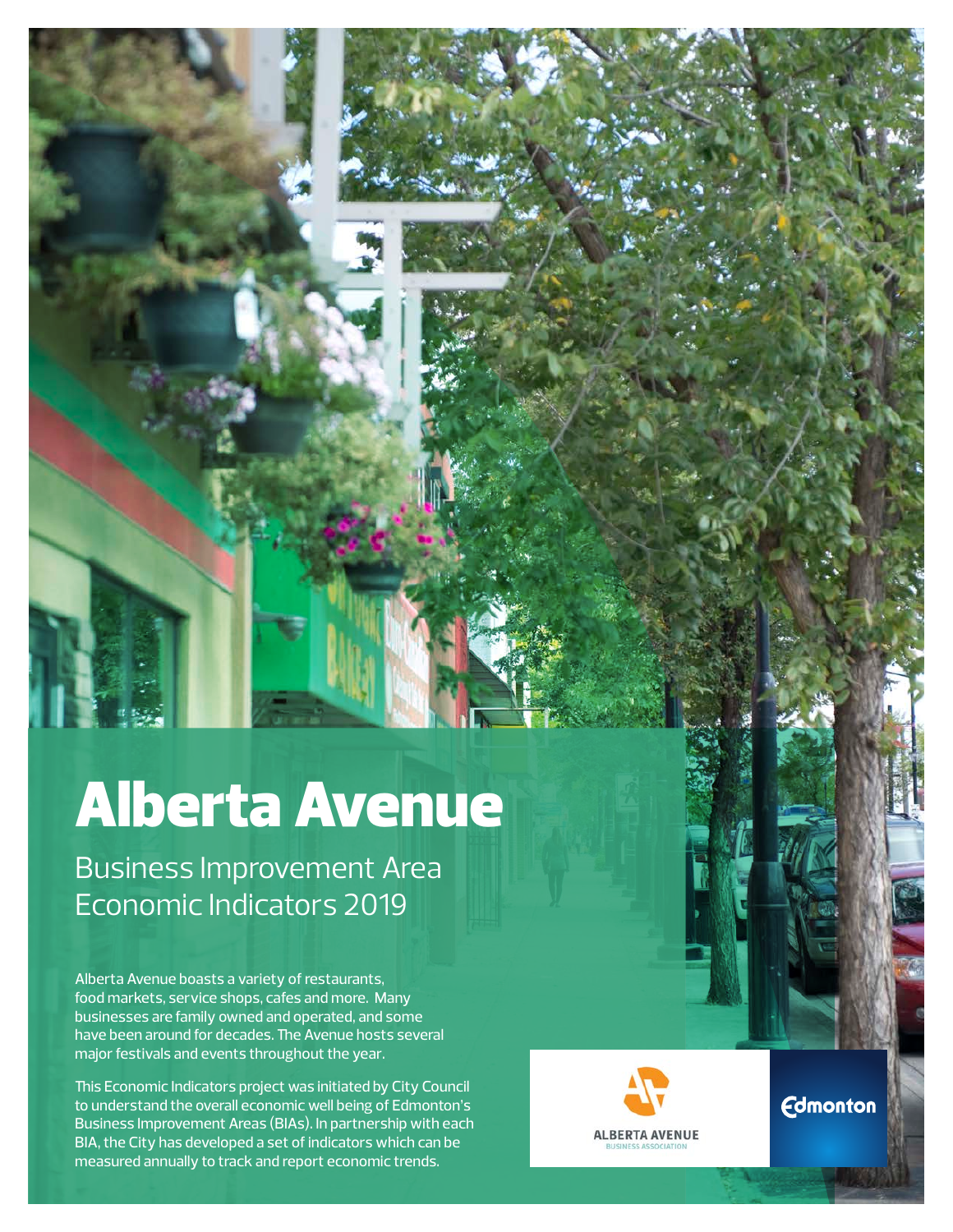#### **individual businesses are thriving**

#### businesses report they are stable, growing or in decline



Increase in respondents who reported growing success\*

## **patrons report the bia is aesthetically pleasing**



Decrease in respondents who agree\*

#### **number of businesses within a bia is stable or growing**

number of licenced businesses, year-over-year

**2019** n=49 **2017 11 11 11 11 11 11** 2017 **New Licences Total Licenced Businesses: 135** +19 2018 <del>ज ज ज ज ज ज ज</del> **New Licences** <del>a a a a a a</del>  $\blacktriangleright$ **Total Licenced Businesses: 166 Change from 2017: 31** <del>न न न न न न न</del> 2019 **New Licences** $\Box$ +23

**Total Licenced Businesses: 189 Change from 2018: 23**

Decrease in New Licences\*

Increase in Total Licences<sup>\*</sup>  $\overline{m}$  = 3 New Business Licences

### **businesses report they are satisfied with the mix of existing businesses in the area**



Increase in respondents who indicated satisfaction\*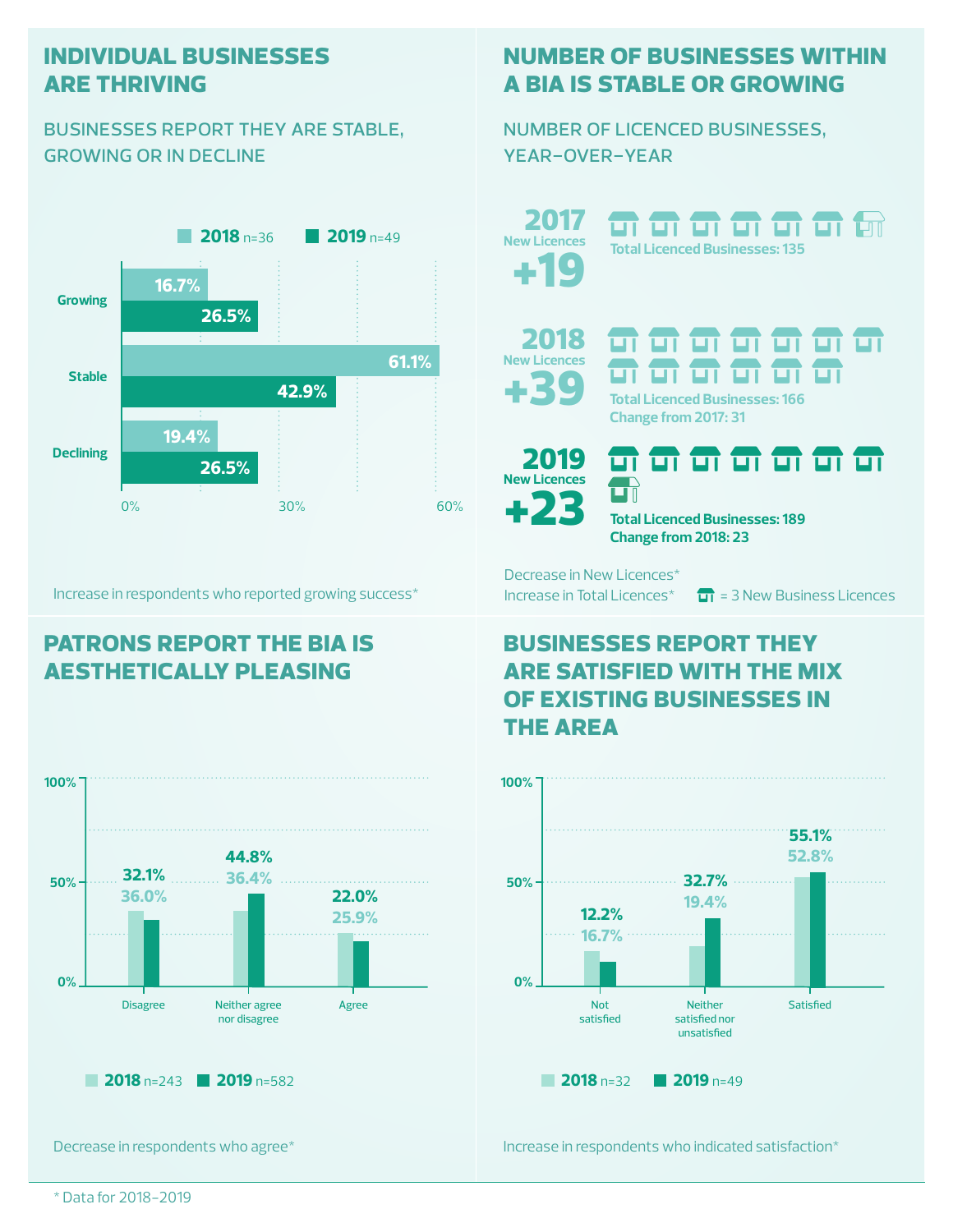

# **bia property is desirable**

average commercial assessment value, by asset type



## **patrons report the area is a destination location**



#### \* Data for 2018-2019